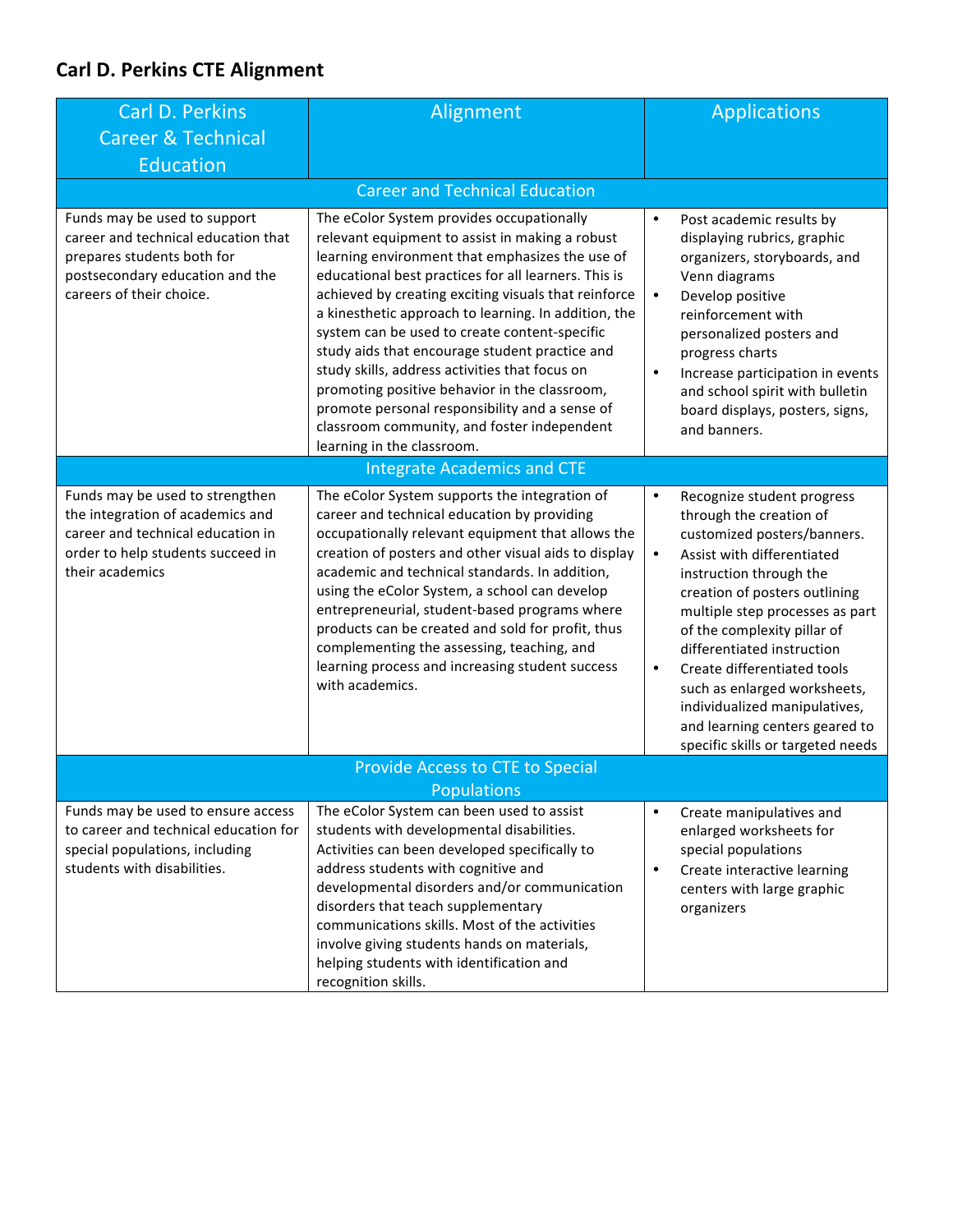| <b>Professional Development</b>                                                                                                                                                                              |                                                                                                                                                                                                                                                                                                                                                                                                                                                                                                                                   |                                     |                                                                                                                                                                                                                                                                                                                                       |  |
|--------------------------------------------------------------------------------------------------------------------------------------------------------------------------------------------------------------|-----------------------------------------------------------------------------------------------------------------------------------------------------------------------------------------------------------------------------------------------------------------------------------------------------------------------------------------------------------------------------------------------------------------------------------------------------------------------------------------------------------------------------------|-------------------------------------|---------------------------------------------------------------------------------------------------------------------------------------------------------------------------------------------------------------------------------------------------------------------------------------------------------------------------------------|--|
| Funds may be used to provide<br>professional development and<br>technical assistance for teachers,<br>counselors, and administrators.                                                                        | The eColor System provides the necessary<br>components to enhance teaching and learning. To<br>accomplish this, educators and administrators can<br>attend a live training session as part of the initial<br>purchase of the system as well as schedule<br>advanced training as needed/desired.                                                                                                                                                                                                                                   | $\bullet$                           | Use eColor resources to<br>provide teachers with<br>information in aligning<br>instructional strategies across<br>grade levels and curriculum<br>areas by using graphic<br>organizers, concept maps, and<br>word walls to reinforce basic<br>information.                                                                             |  |
|                                                                                                                                                                                                              | <b>Support Entrepreneurial Education</b>                                                                                                                                                                                                                                                                                                                                                                                                                                                                                          |                                     |                                                                                                                                                                                                                                                                                                                                       |  |
| Funds may be used for activities that<br>support entrepreneurial education<br>and training.                                                                                                                  | The eColor System can be used to develop<br>entrepreneurial, student-based programs such as<br>a student-run print shop that creates a revenue-<br>generating business within the school. Students<br>who develop a business will learn to understand<br>and execute the steps necessary to run a small<br>business enterprise including: market research,<br>costs and revenues, financial planning,<br>operations, production, sales, marketing, and<br>management.                                                             | $\bullet$<br>$\bullet$<br>$\bullet$ | Utilize the eColor System to<br>perform business tasks<br>Display key performance<br>indicators on posters and<br>banners<br>Create posters, banners, and<br>specialty items with the<br>school's logo to be sold in<br>school                                                                                                        |  |
| <b>Purchase Equipment</b>                                                                                                                                                                                    |                                                                                                                                                                                                                                                                                                                                                                                                                                                                                                                                   |                                     |                                                                                                                                                                                                                                                                                                                                       |  |
| Funds may be used to lease,<br>purchase, upgrade or adapt<br>equipment (including instructional<br>aids and publications) designed to<br>strengthen and support academic<br>and technical skill achievement. | The eColor System can provide occupationally<br>relevant equipment to help students meet the<br>goals of Perkins funding. The Poster Artist Design<br>Station enables students and teachers to produce<br>academic products. The use of the technology and<br>the products created together strengthen and<br>support academic and technical skill achievement.<br>Academic and technical skill achievement can be<br>further enhanced to create a student-run print<br>shop that sells products created by the eColor<br>System. | $\bullet$<br>$\bullet$<br>$\bullet$ | Post academic results by<br>displaying rubics, graphic<br>organizers, storyboards, and<br>Venn diagrams<br>Develop positive<br>reinforcement with<br>personalized achievement<br>posters and progress charts<br>Increase participation in events<br>and school spirit with bulletin<br>board displays, posters, signs,<br>and banners |  |
| <b>Integrate Technology</b>                                                                                                                                                                                  |                                                                                                                                                                                                                                                                                                                                                                                                                                                                                                                                   |                                     |                                                                                                                                                                                                                                                                                                                                       |  |
| Funds may be used to develop,<br>improve, or expand the use of<br>technology in the CTE program.                                                                                                             | The eColor System is easy to use and students can<br>learn the technology with proficiency, increasing<br>their feelings of self-sufficiency and<br>accomplishment while preparing them for skills<br>needed in the 21 <sup>st</sup> Century. The tools encourage<br>students to explore their own uses of technology,<br>fostering both peer and self-learning. In addition,<br>students reinforce the skills of following computer<br>directions while learning and practicing how to<br>use graphic design technology.         | $\bullet$                           | Integrate technology into the<br>classroom by teaching<br>students how to produce<br>academic products and to<br>conduct a real-world business                                                                                                                                                                                        |  |